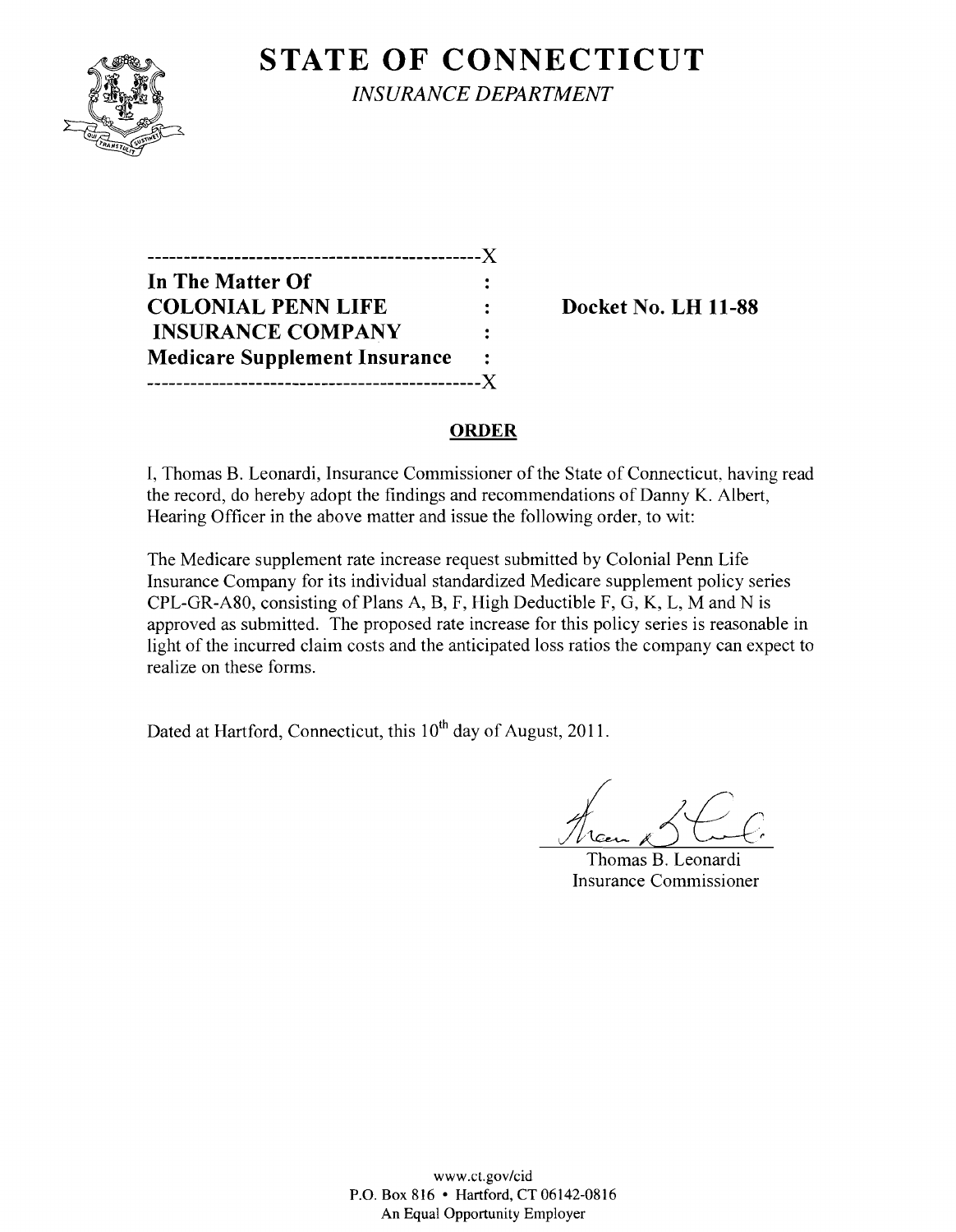

**STATE OF CONNECTICUT** *INSURANCE DEPARTMENT* 

| ------------                         |                |
|--------------------------------------|----------------|
| In The Matter Of                     |                |
| <b>COLONIAL PENN LIFE</b>            |                |
| <b>INSURANCE COMPANY</b>             | $\ddot{\cdot}$ |
| <b>Medicare Supplement Insurance</b> |                |
| ----------------------               | . X .          |

**Docket No. LH 11-88** 

### **PROPOSED FINAL DECISION**

### 1. INTRODUCTION

The Insurance Commissioner of the State of Connecticut is empowered to review rates charged for individual and group Medicare supplement policies sold to any resident of this State who is eligible for Medicare. The source for this regulatory authority is contained in Chapter 700c and Section 38a-495a of the Connecticut General Statutes.

After due notice a hearing was held at the Insurance Department in Hartford on August 3, 2011 to consider whether or not the rate increase requested by Colonial Penn Life Insurance Company on its individual standardized Medicare supplement business should be approved.

No one from the general public attended the hearing.

No representatives from Colonial Penn Life attended the hearing.

The hearing was conducted in accordance with the requirements of Section 38a-474, Connecticut General Statutes, the Uniform Administrative Procedures Act, Chapter 54 of the Connecticut General Statutes, and the Insurance Department Rules of Practice, Section 38a-8-I et seq. of the Regulations of Connecticut State Agencies.

A Medicare supplement (or Medigap) policy is a private health insurance policy sold on an individual or group basis which provides benefits that are additional to the benefits provided by Medicare. For many years Medicare supplement policies have been highly regulated under both state and federal law to protect the interests of persons eligible for Medicare who depend on these policies to provide additional coverage for the costs of health care.

Effective December 1, 2005, Connecticut amended its program of standardized Medicare supplement policies in accordance with Section 38a-495a of the Connecticut General Statutes, and Sections 38a-495a-I through 38a-495a-2I of the Regulations of Connecticut Agencies. This program, which conforms to federal requirements, provides that all

> www.ct.gov/cid P.O. Box 816 • Hartford, CT 06142-0816 An Equal Opportunity Employer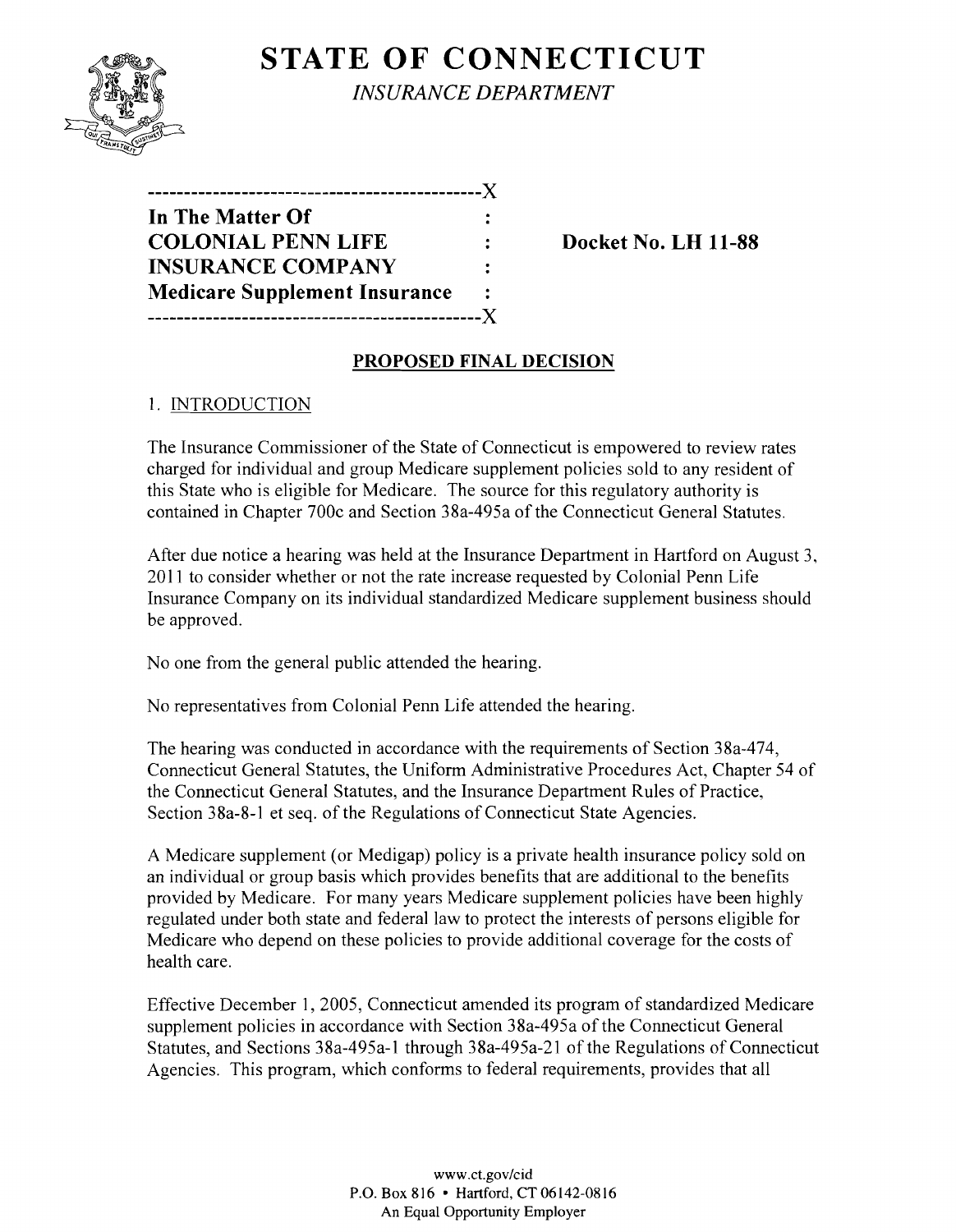insurers offering Medicare supplement policies for sale in the state must offer the basic "core" package of benefits known as Plan A. Insurers may also offer anyone or more of eleven other plans (Plans B through L).

Effective January 1,2006, in accordance with Section 38a-495c of the Connecticut General Statutes (as amended by Public Act 05-20) premiums for all Medicare supplement policies in the state must use community rating. Rates for Plans A through L must be computed without regard to age, gender, previous claims history or the medical condition of any person covered by a Medicare supplement policy or certificate.

The statute provides that coverage under Plan A through L may not be denied on the basis of age, gender, previous claims history or the medical condition of any covered person. Insurers may exclude benefits for losses incurred within six months from the effective date of coverage based on a pre-existing condition.

Effective October 1, 1998, carriers that offer Plan B or Plan C must make these plans as well as Plan A, available to all persons eligible for Medicare by reason of disability.

Insurers must also make the necessary arrangements to receive notice of all claims paid by Medicare for their insureds so that supplemental benefits can be computed and paid without requiring insureds to file claim forms for such benefits. This process of direct notice and automatic claims payment is commonly referred to as "piggybacking" or "crossover".

Sections 38a-495 and 38a-522 of the Connecticut General Statutes, and Section 38a-495a-l0 of the Regulations of Connecticut Agencies, state that individual and group Medicare supplement policies must have anticipated loss ratios of 65% and 75%, respectively. Under Sections 38a-495-7 and 38a-495a-l0 of the Regulations of Connecticut Agencies, filings for rate increases must demonstrate that actual and expected losses in relation to premiums meet these standards, and anticipated loss ratios for the entire future period for which the requested premiums are calculated to provide coverage must be expected to equal or exceed the appropriate loss ratio standard.

Section 38a-473 of the Connecticut General Statutes provides that no insurer may incorporate in its rates for Medicare supplement policies factors for expenses that exceed 150% of the average expense ratio for that insurer's entire written premium for all lines of health insurance for the previous calendar year.

# II. **FINDING OF FACT**

After reviewing the exhibits entered into the record of this proceeding, and utilizing the experience, technical competence and specialized knowledge of the Insurance Department, the undersigned makes the following findings of fact: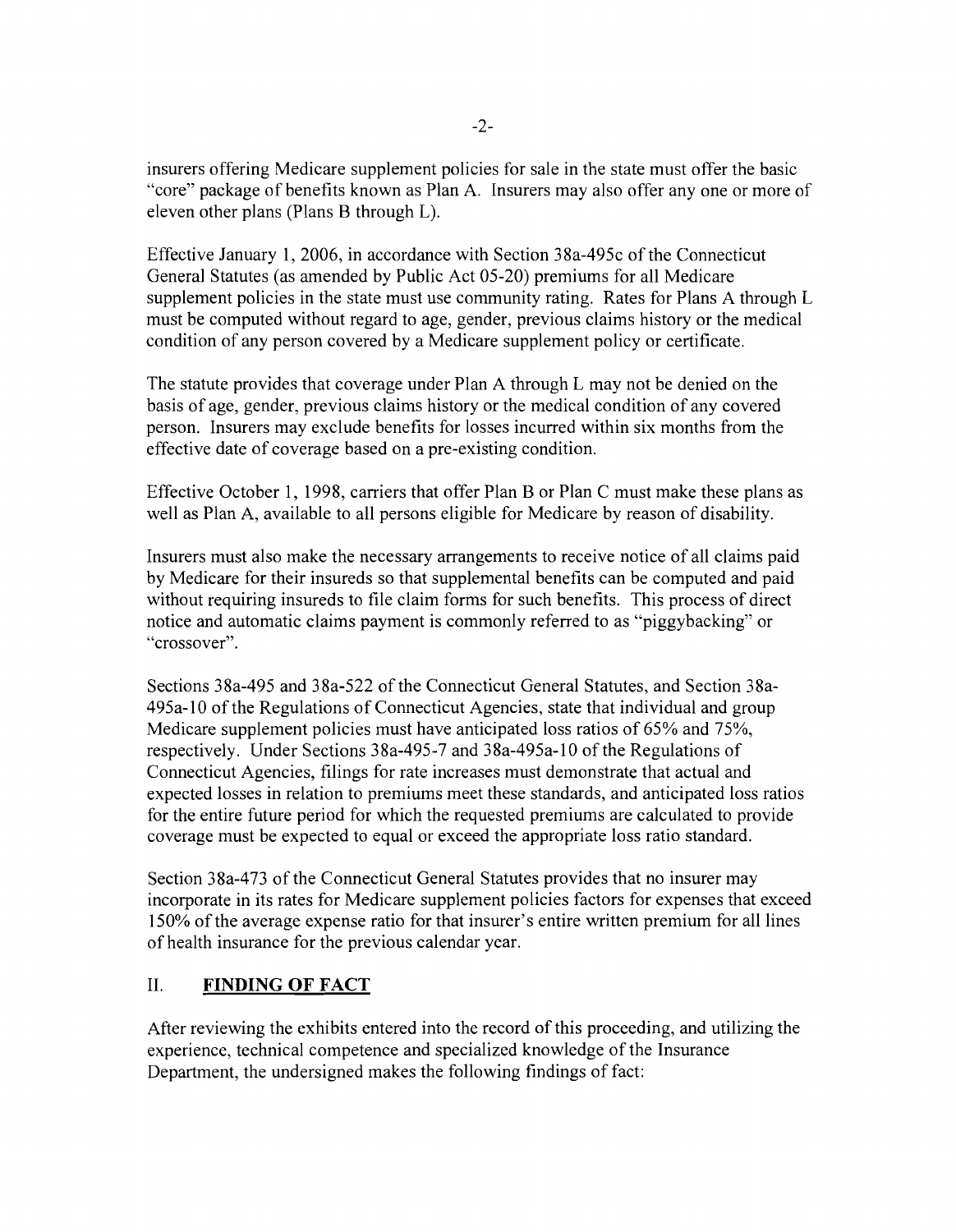- 1. Colonial Penn Life Insurance Company requested a rate increase of 9.5% on its individual standardized form series CPL-GR-A80 for Plans A, B, F, high deductible F, G, K, L, M and N.
- 2. There were 383 policies in-force in Connecticut and 51,005 policies in force nationwide as of 3/20 11.
- 3. Colonial Penn certified that their expense factors are in compliance with section 38a-473, C.G.S.
- 4. Colonial Penn has conformed to subsection (e) of section 38a-495c, C.G.S. regarding the automatic claim processing.
- 5. According to Colonial Penn the proposed rates are designed to satisfy the Connecticut statutory loss ratio of 65%.
- 6. There has been no previous rate increases on these forms.
- 7. Since these plans were first issued on June 1, 2010, credible experience has yet to develop.
- 8. Below is Connecticut specific experience through 12/31/10 with paid claims through 3/31/11:

| Plan   | Loss Ratio |
|--------|------------|
| F      | 207.4%     |
| High F | 68.0%      |
| K      | 55.6%      |
| I.     | 2.0%       |
| N      | 110.0%     |
| Total  | 98.9%      |

9. Below is nationwide experience through 12/31/10 with paid claims through 3/31/11:

| Plan   | Loss Ratio |
|--------|------------|
| A      | 115.1%     |
| R      | 134.1%     |
| F      | 75.6%      |
| High F | 22.7%      |
| G      | 63.3%      |
| K      | 43.3%      |